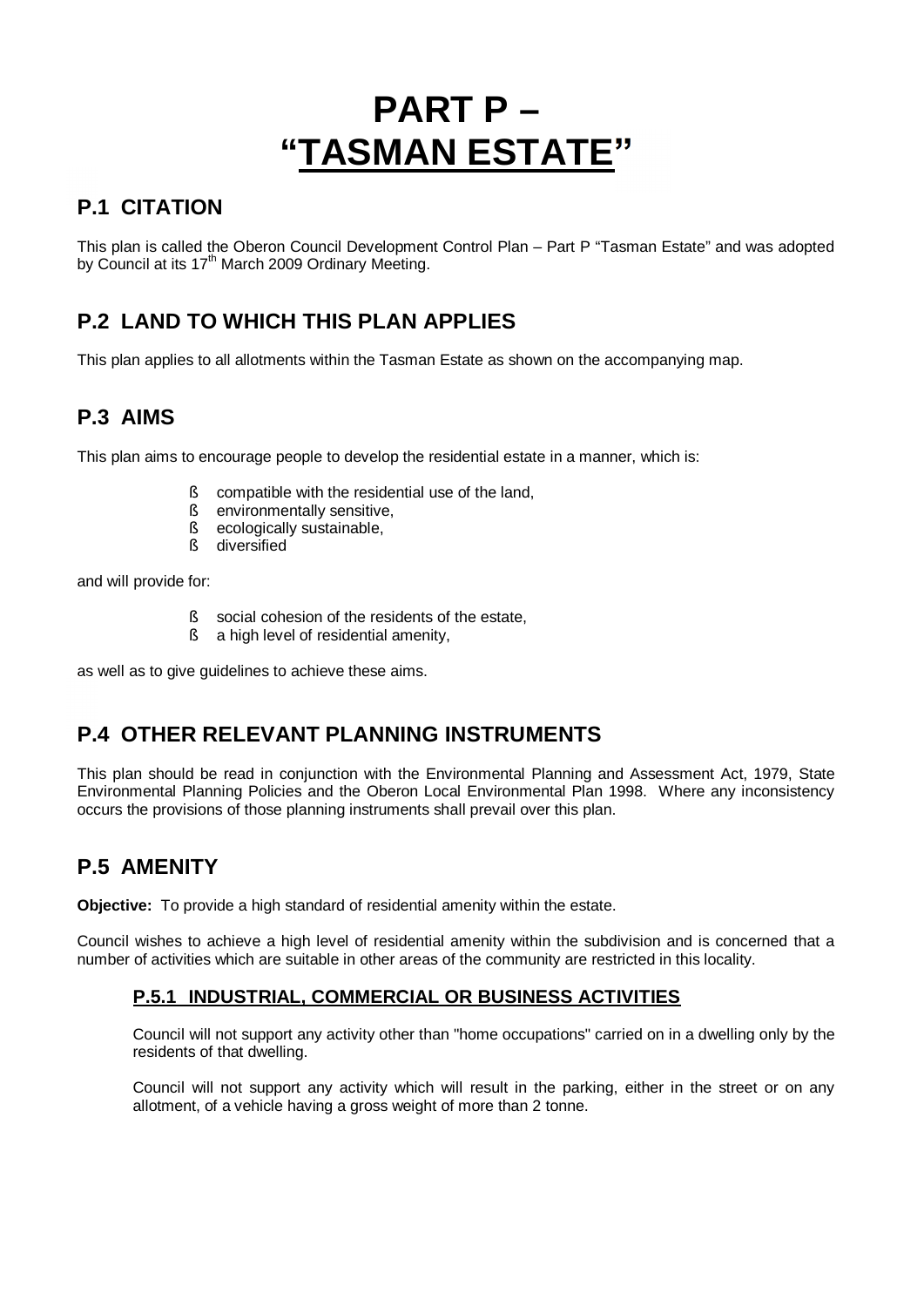## **P.5.2 KEEPING OF ANIMALS, BIRDS OR POULTRY**

A maximum of 2 (two) dogs and/or 2 (two) cats shall be kept on any allotment.

No birds other than domestic birds shall be kept on any allotment and the maximum size of any aviary shall not exceed 25 sq. metres in area.

No other animals are permitted without prior Council consent. In granting such consent, Council will consider:-

- (a) the size of the animal:
- (b) the housing for the animal:
- (c) the amenity of the adjoining premises, and<br>(d) the nuisance potential of the animal.
- the nuisance potential of the animal.

## **P.6 SITING OF BUILDINGS**

**Objective:** To encourage the siting of buildings to maximise solar access, to establish privacy and minimise adverse impacts on existing adjoining homes and future home sites.

Front Boundary Setbacks are to be a minimum of 3 metres from the allotment frontage. New dwellings are to have a minimum 1metre variation of front setback from any existing adjacent dwelling.

Side Boundary setbacks may be zero (0) where there are no windows on the boundary in accordance with the provisions of the Building Code of Australia.

# **P.7 SOLAR ACCESS**

**Objective** To ensure that each allotment and dwelling has adequate solar access particularly in cooler periods of the year and appropriate allowances are made in building design to take into account the sub alpine climate conditions.

In order to ensure reasonable access to solar energy no building may protrude beyond the solar envelope as defined by the Building Height at P.8.1.

#### **P.7.1 BUILDING HEIGHT**

The maximum number of storeys is limited to two (2) with any ceiling height not to be greater than 6 metres above the natural surface of the land.

The maximum height of any solid wall or roof of a building is to be 1.5 metres at the southern and western boundary of any allotment and below a  $45^{\circ}$  angle upwards from that height on those boundaries into the allotment.

The above provisions do not apply to any open walled and unroofed areas e.g. pergolas.

## **P.8 HEATING**

**Objective** To encourage the installation of environmentally appropriate heating methods which do not produce unacceptable odours and emissions.

The climate in Oberon requires the provision of heating in buildings and Council supports the installation and use of all forms of heating the only exception being those capable of coal burning which Council, due to the emissions of odour and air contamination, will not approve.

## **P.9 DRIVEWAYS**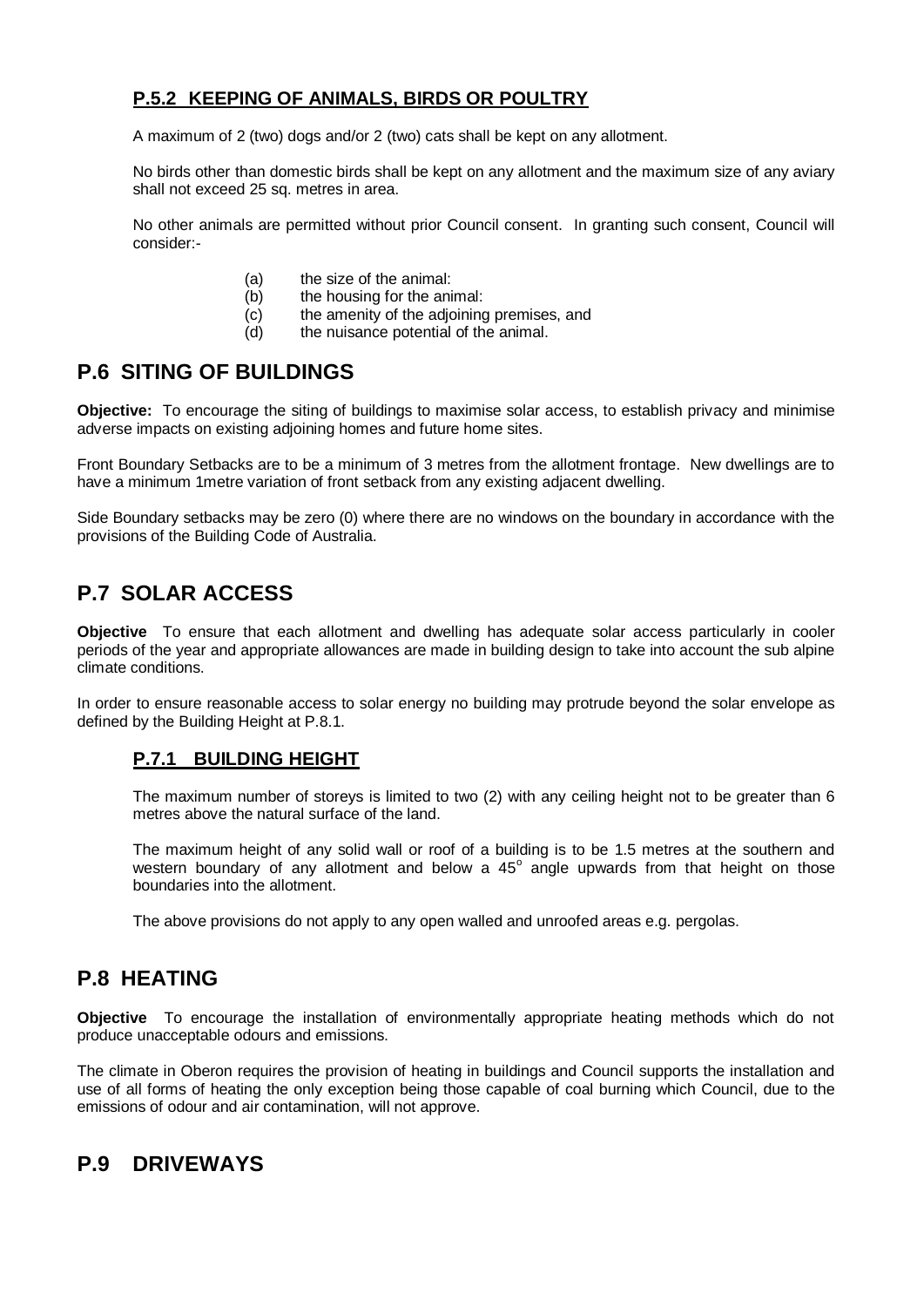**Objective** To ensure adequate access at all times in all seasons, aid visual amenity, maintain water quality and minimise private and public maintenance.

Driveways to each dwelling are to be constructed to an all weather surface and be of material **other than gravel and loose stone.**

Details of driveways are to be incorporated into the design of any dwelling and submitted with any development application to Council.

## **P.10 CAR PARKING**

**Objective** To encourage adequate provision for on site parking .

Each dwelling is to provide a minimum number of off street parking spaces within the property in accordance with the following table.

#### **Table**

#### **Minimum Off Street Car Parking Requirements**

| No. of Bedrooms<br>in Dwelling | <b>Covered Car Space</b> | <b>All weather Car Space</b><br>$2.5m \times 5.5m$ |
|--------------------------------|--------------------------|----------------------------------------------------|
| $1 - 2$                        |                          | Nil                                                |
| $"3 +$                         |                          |                                                    |

## **P.11 SITE COVERAGE**

**Objective** To ensure that adequate space is available on the allotment for personal recreation, solar access, clothes drying, gardens, landscaping, driveways and parking.

The total area of all buildings erected on any allotment site shall not exceed 50% of the total area of the allotment.

## **P.12 FENCING**

**Objective** To assist in creating, visual amenity, streetscape, and traffic safety, particularly for children.

Council encourages the use of vegetation and natural fencing material such as brush and palings to define property boundaries. If metal fences are used they shall be of non reflective earth tone material.

Council will not consent to the erection of stock fences within the subdivision.

The maximum height of any boundary fence erected in the subdivision is limited to 1.8m

Any fence shall only be erected behind the front of any dwelling on any allotment with the exception of corner allotments

## **P.12.1 Corner Allotments**

No fencing is to be erected on the narrow frontage of any allotment closer to the street than the front of any dwelling.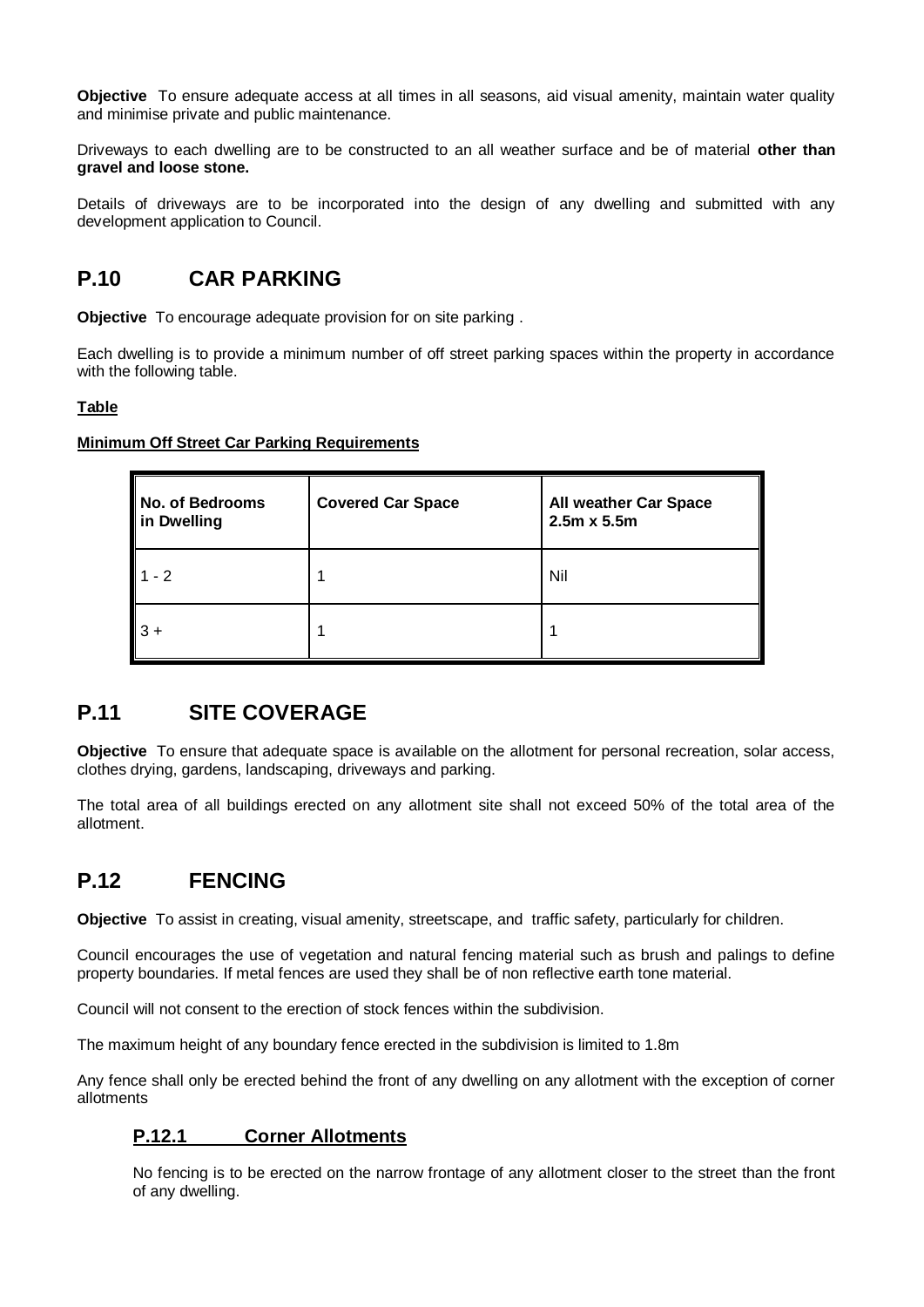Any fence erected along the long frontage of any corner allotment is to be erected only along that frontage to within 10 metres of the street intersection of the allotment.

## **P.13 PRIVACY**

**Objective** To create awareness of the need for privacy between neighbours and to incorporate privacy consideration into the design process for two storey dwellings, split-level dwellings and dwellings where the proposed floor level differs significantly from natural ground level.

Council is increasingly aware of the concerns of many residents that their privacy be maintained when new dwellings or facilities are being provided.

In order for privacy to be maintained it is desirable that proposed dwellings referred to above take into account the locations of windows and outdoor living areas of existing dwellings and be designed so that windows and outdoor living areas in the new dwelling do not provide direct visual access into the these areas of existing dwellings.

**Any application to build the above style of dwelling must be accompanied by a sketch plan showing the relationship of existing windows and outdoor living areas in adjoining dwellings to those proposed in the new building.**

**Council shall not consent to any application unless it has been provided with such a sketch plan and taken into account the relationship between existing and proposed windows and outdoor living areas.**

## **P.14 BUILDING DESIGN & MATERIALS**

**Objective** To encourage good quality, well designed dwellings to reflect the aspirations and diversity of the community within the subdivision.

#### **P.14.1 Design**

Council sees the erection of a dwelling on any allotment as only part of the overall design of the allotment and as such will require applications to include an overall allotment design, which may include the footpath area, incorporating the following matters:

- § Dwelling location
- § Other buildings proposed
- § Driveways
- § Clothes drying areas
- § Car parking locations

Council encourages a high standard and diversity of architectural design of buildings within the subdivision and the principle of solar passive design, which can substantially reduce the costs of heating and cooling dwellings.

The orientation of dwellings with the main living and bedroom areas having a northerly aspect and windows which allow solar penetration can assist, as can limiting exposure to the cooler prevailing winds in autumn and winter towards this end.

The minimum floor area of any dwelling is to be 100 sq m. not including garages, pergolas, verandahs or external living areas.

Consideration should be given to existing dwellings in choosing a design so as to avoid repetition of design, materials and colours.

#### **P.14.2 Landscaping**

The effective use of landscaping can contribute to the overall quality of design by reducing wind, softening hard areas, providing a pleasant outlook and streetscape as well as enhancing the value of a property.